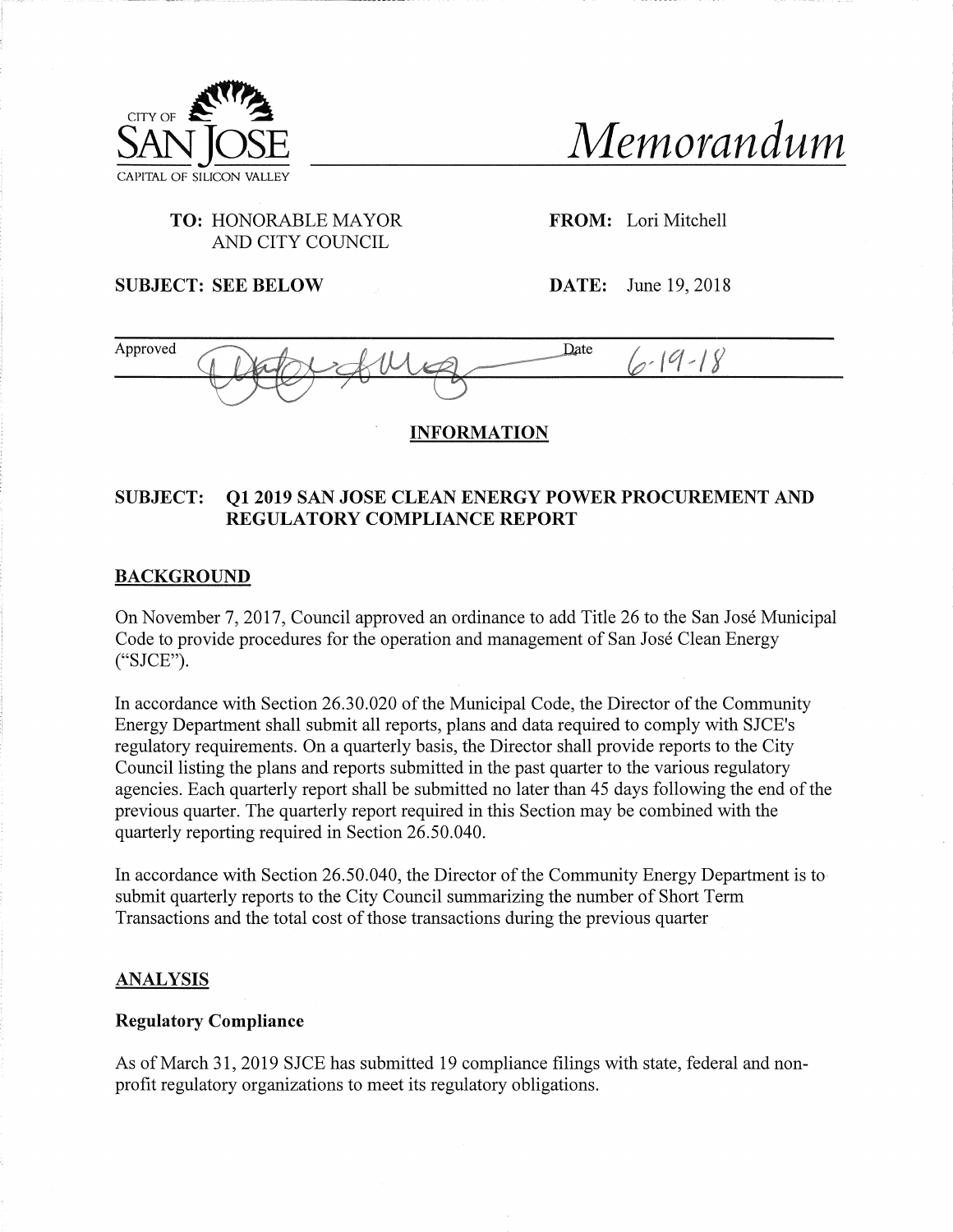HONORABLE MAYOR AND CITY COUNCIL June 19, 2018 **Subject: Q1 2019 San Jose Clean Energy Power Procurement and Regulatory Compliance Report** Page 2

Attached to this memorandum is a detailed summary of these compliance filings.

As of March 31, 2019, SJCE has also participated in several California Public Utility Commission (CPUC) regulatory proceedings, including the Integrated Resource Planning (IRP) rulemaking (R. 16-02-007), the Power Charge Indifference Adjustment rulemaking (R. 17-06- 026), the Resource Adequacy rulemaking (R. 17-09-020), the Pacific Gas and Electric Company's (PG&E) General Rate Case application (A. 18-12-009), the PG&E's Cost of Capital application (A. 19-04-015), and the PG&E Safety Culture investigation (I. 15-08-019).

#### **Power Procurement**

SJCE entered into 31 agreements during the first quarter of 2019. Purchases accounted for 29 agreements worth a total of \$64,696,177.50. Power sales accounted for two agreements worth a total of \$968,500.00. This is a net cost to SJCE of \$63,727,677.50.

SJCE does not intend to purchase more energy than it needs. However, a change in the customer phase-in schedule resulted in SJCE having excess Resource Adequacy in 2019. Staff has been seeking opportunities to sell this excess capacity. In Q1 2019, SJCE entered into two agreements to sell excess Resource Adequacy.

Attached to this memorandum is a detailed summary of these agreements.

 $\sqrt{s}$ LORI MITCHELL Director, Community Energy Department

For questions, please contact Lori Mitchell, Director of Community Energy Department, at (408) 535-4880.

Attachment 1: San Jose Clean Energy Q1 2019 (Q3 FY 2018-2019) Power Transactions Attachment 2: San Jose Clean Energy Q1 2019 (Q3 FY 2018-2019) Compliance Filings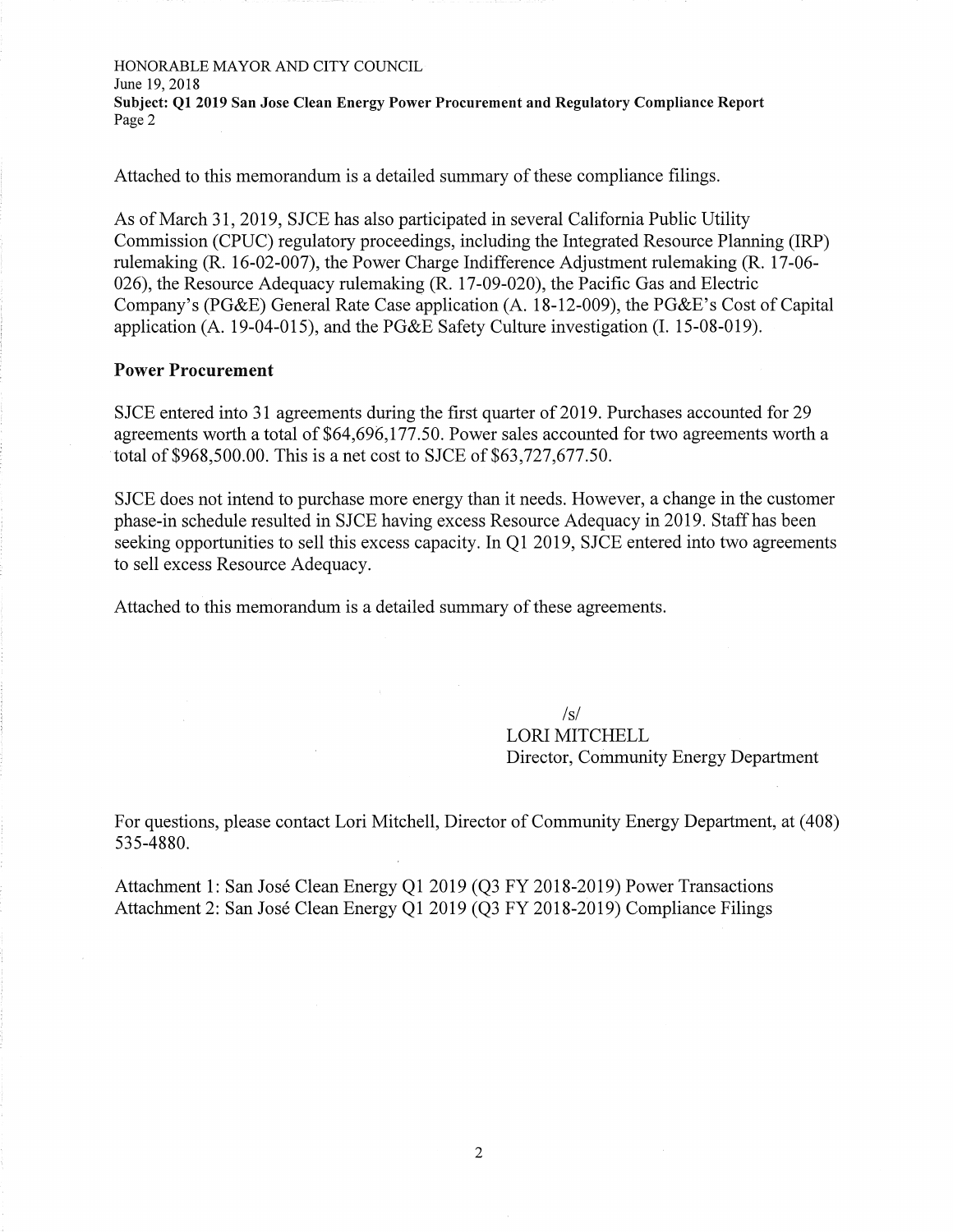|                | Attachment 1 - San José Clean Energy Q1 2019 (Q3 FY 2018-2019) Power Transactions |                              |                                        |                    |                          |               |
|----------------|-----------------------------------------------------------------------------------|------------------------------|----------------------------------------|--------------------|--------------------------|---------------|
| $\#$           | <b>Agreement Date</b>                                                             | <b>Power Delivery Period</b> | Counterparty                           | <b>Energy Type</b> | <b>Contract Amount</b>   |               |
| -1             | 1/9/2019                                                                          | March - December 2019        | Shell Energy North America (US), L.P.  | Conventional Power | \$                       | 7,656,120.00  |
| $\mathbf{2}$   | 1/10/2019                                                                         | January - December 2019      | TransAlta Energy Marketing (U.S.) Inc. | Carbon-free Power  | $\mathbf S$              | 400,000.00    |
| $\overline{3}$ | 1/11/2019                                                                         | January - December 2019      | Powerex Corp.                          | Carbon-free Power  | \$                       | 822,000.00    |
| 4              | 1/15/2019                                                                         | January - December 2019      | 3 Phases Renewables Inc.               | Renewables         | \$                       | 596,000.00    |
| 5              | 1/16/2019                                                                         | March - December 2019        | Nextera Energy Marketing, LLC          | Conventional Power | \$                       | 7,646,940.00  |
| 6              | 1/16/2019                                                                         | January - October 2019       | Shell Energy North America (US), L.P.  | Carbon-free Power  | $\mathbf S$              | 262,500.00    |
| $\overline{7}$ | 1/20/2019                                                                         | July - September 2019        | Morgan Stanley Capital Group Inc.      | Conventional Power | $\mathbf S$              | 3,422,400.00  |
| 8              | 1/22/2019                                                                         | March - December 2019        | DTE Energy Trading, Inc.               | Conventional Power | $\mathbf S$              | 7,344,000.00  |
| 9              | 1/25/2019                                                                         | January - December 2019      | DTE Energy Trading, Inc.               | Renewables         | $\overline{\mathcal{S}}$ | 393,250.00    |
| 10             | 1/28/2019                                                                         | March 2019                   | Nextera Energy Marketing, LLC          | Conventional Power | \$                       | 673,920.00    |
| 11             | 2/1/2019                                                                          | April - December 2019        | Shell Energy North America (US), L.P.  | Conventional Power | \$                       | 6,543,241.25  |
| 12             | 2/1/2019                                                                          | April - December 2019        | Shell Energy North America (US), L.P.  | Conventional Power | \$                       | 4,037,880.00  |
| 13             | 2/13/2019                                                                         | April - August 2019          | East Bay Community Energy Authority    | Resource Adequacy  | \$                       | 258,000.00    |
| 14             | 2/25/2019                                                                         | February 2019                | ConocoPhillips Company                 | Conventional Power | \$                       | 390,600.00    |
| 15             | 3/5/2019                                                                          | April 2019                   | TransAlta Energy Marketing (U.S.) Inc. | Conventional Power | \$                       | 611,100.00    |
| 16             | 3/8/2019                                                                          | April 2019                   | Morgan Stanley Capital Group Inc.      | Conventional Power | \$                       | 1,137,960.00  |
| 17             | 3/12/2019                                                                         | April 2019                   | Nextera Energy Marketing, LLC          | Conventional Power | \$                       | 564,300.00    |
| 18             | 3/12/2019                                                                         | April 2019                   | Morgan Stanley Capital Group Inc.      | Conventional Power | \$                       | 560,700.00    |
| 19             | 3/12/2019                                                                         | April 2019                   | TransAlta Energy Marketing (U.S.) Inc. | Conventional Power | \$                       | 347,880.00    |
| 20             | 3/15/2019                                                                         | January - December 2019      | ACT Commodities, Inc.                  | Renewables         | \$                       | 28,750.00     |
| 21             | 3/15/2019                                                                         | April 2019                   | TransAlta Energy Marketing (U.S.) Inc. | Conventional Power | \$                       | 888,900.00    |
| 22             | 3/15/2019                                                                         | November 2019                | ConocoPhillips Company                 | Conventional Power | \$                       | 761,556.25    |
| 23             | 3/18/2019                                                                         | January - December 2019      | 3 Phases Renewables Inc.               | Renewables         | \$                       | 1,406,250.00  |
| 24             | 3/19/2019                                                                         | May 2019                     | Pilot Power Group                      | Resource Adequacy  | \$                       | 12,750.00     |
| 25             | 3/20/2019                                                                         | April - December 2019        | Powerex Corp.                          | Carbon-free Power  | \$                       | 103,750.00    |
| 26             | 3/26/2019                                                                         | May 2019 - April 2020        | Nextera Energy Marketing, LLC          | Conventional Power | \$                       | 9,607,500.00  |
| 27             | 3/26/2019                                                                         | May - September 2019         | Morgan Stanley Capital Group Inc.      | Conventional Power | \$                       | 4,426,710.00  |
| 28             | 3/27/2019                                                                         | April - June 2019            | Shell Energy North America (US), L.P.  | Carbon-free Power  | \$                       | 3,723,720.00  |
| 29             | 3/28/2019                                                                         | July 2019                    | Northern California Power Authority    | Resource Adequacy  | \$                       | 67,500.00     |
|                |                                                                                   |                              |                                        |                    | $\mathbf S$              | 64,696,177.50 |

| San José Clean Energy Q1 2019 (Q3 FY 2018-2019) Power Sales Summary |                |                              |                                     |                    |  |                        |
|---------------------------------------------------------------------|----------------|------------------------------|-------------------------------------|--------------------|--|------------------------|
|                                                                     | Agreement Date | <b>Power Delivery Period</b> | Counterparty                        | <b>Energy Type</b> |  | <b>Contract Amount</b> |
| 30                                                                  | 12/13/2019     | April - August 2019          | East Bay Community Energy Authority | Resource Adequacy  |  | 258,000.00             |
| 31                                                                  | 3/14/2019      | May 2019                     | Pacific Gas and Electric Company    | Resource Adequacy  |  | 710,500.00             |
|                                                                     |                |                              |                                     |                    |  | .                      |

 $\sim$ 

 $\hat{\boldsymbol{\beta}}$ 

**\$ 968,500.00**

 $\bar{z}$ 

**Net Cost \$ 63,727,677.50**

 $\ddot{\phantom{1}}$ 

 $\hat{\boldsymbol{\theta}}$